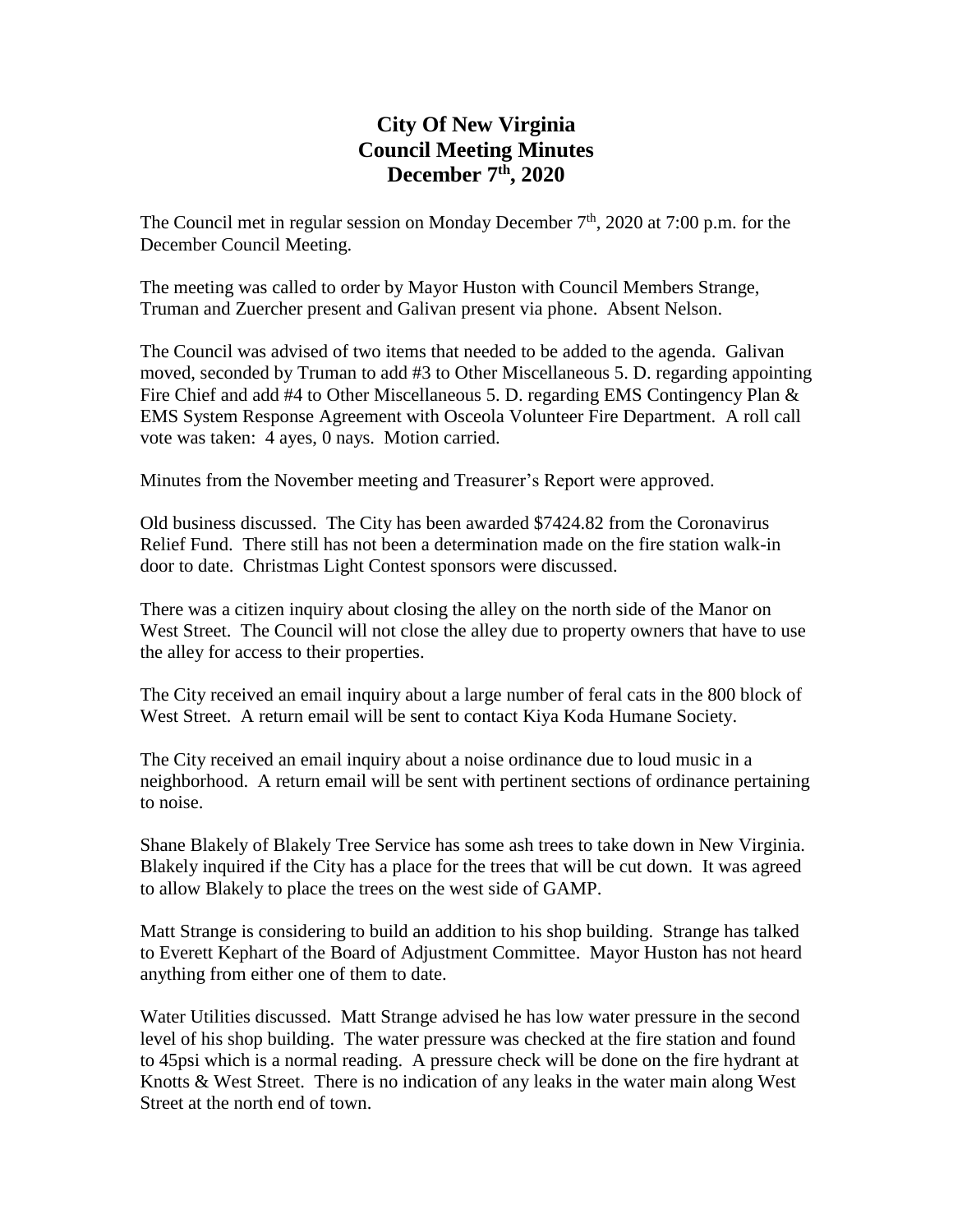Warren Water will be contacted about the possibility of placing a hydrant on their main on the north side of North Street. It will also be inquired if a bypass valve could possibly be placed in the meter pit on Davidson Street to allow more water flow in the event of a large fire within the city limits.

**Law Enforcement** – The report summary from the Sheriff's Office for the month of October was reviewed. Twenty nine calls were received or initiated in the community during the month. There were three citations/warnings written in the New Virginia area during the month. Officers spent in excess of 57.25 hours in the community for the month of October.

## **GAMP FINANCIAL UPDATE**

#### **December 7, 2020**

The following are the balances for the GAMP accounts: Money Market \$34937.76; Regular Account \$1032.13. The rentals for November and December are very few due to the current COVID guidance. We still have a few groups utilizing the building and with each use, we have had an extra cleaning and sanitizing process done. We have purchased hand sanitizing stations to use at the building as well. Brent hopes to get those up soon as well as the automated external defibrillator (AED). We are still strongly suggesting all who enter wear masks and social distancing. We are also asking renters to operate at the 50% capacity.

### **NEW VIRGINIA PLAYGROUND COMMITTEE UPDATE**

The New Virginia Playground Committee has not met due to COVID-19. We hope to schedule a meeting after the first of the year. We are currently working with Prairie Meadows to grant an extension on our grant for the second shelter house. Through email discussions, the group decided to wait until after we pour the remaining concrete at the park to install the new grills. The account balance is \$11856.82.

### **KEEP IOWA BEAUTIFUL PROGRAM**

The account balance is \$9055.80. The Committee has received two additional donations for banners. The window panels on the second story of The Depot Restaurant will be painted with a Home Town Theme. High school students are working on the designs for the panels. After the start of the new year, the Committee will discuss new ideas for 2021.

More information regarding cost figures was presented to the Council for the proposed disc golf project. The cost of hardware for a 9 hole disc golf course is \$3300.00; concrete + labor \$2050.00; wood \$251.00. To date, there has been no cost figures received for signs. The current amount of the project without cost for signs is \$5601.00.

The Council was updated on the City website. More information continues to be placed on the website. The City website is newvirginia.com.